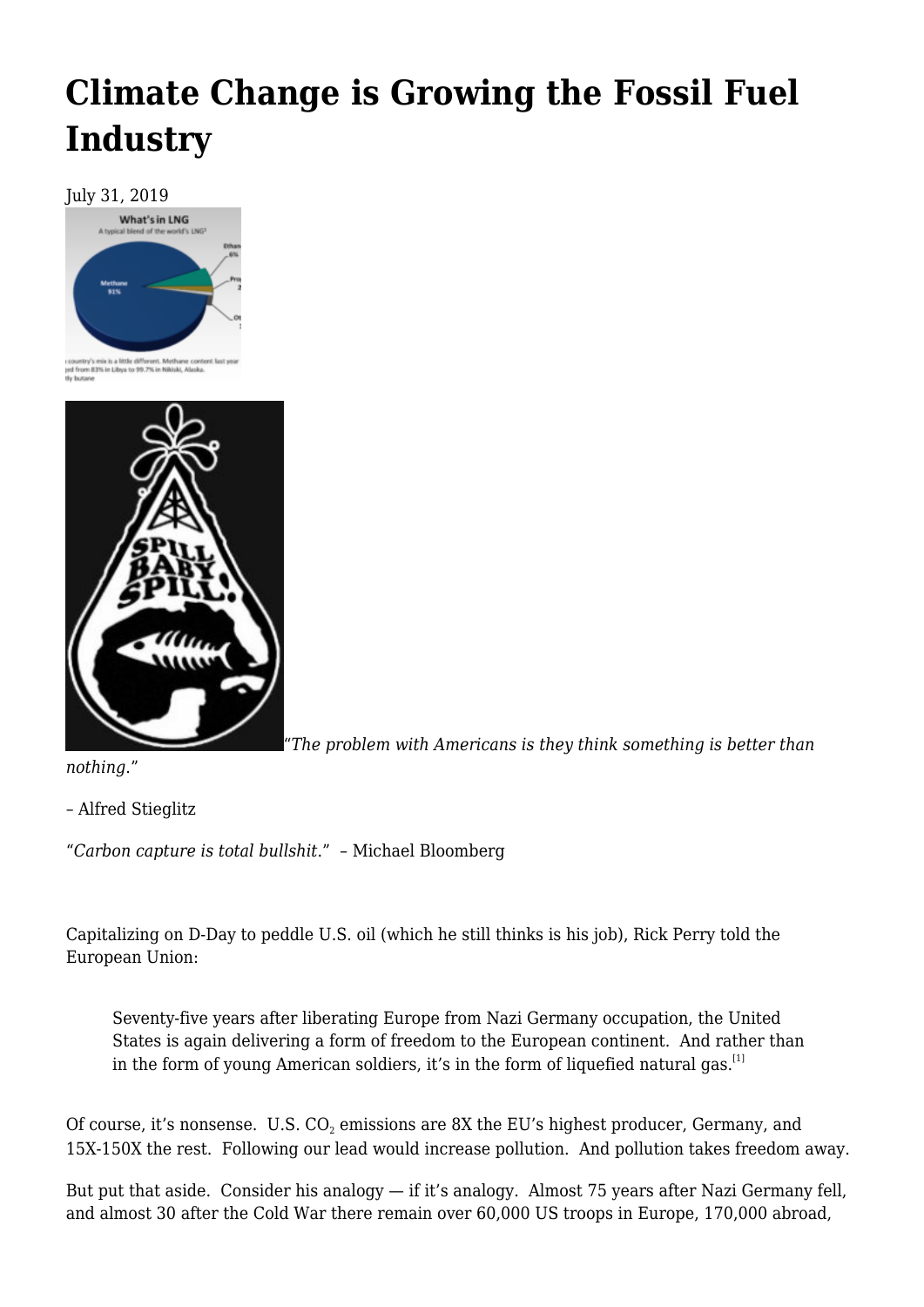and U.S. bases in over 150 countries. Not to mention we still have 30,000+ nuclear missiles aimed round the world.

I suspect remaining occupied took the shine off liberation. But if one needs convincing, since WWII we've toppled more than a dozen governments and tried in at least 50 other cases. That's not counting how many times we've simply meddled (numbers might not go that high.)<sup>[\[2\]](#page-4-1)</sup>

<span id="page-1-0"></span>Still, America's held fast to the title of "liberator." At least enough to fool (if not everyone) a voting majority of Americans, and to keep a mostly straight face when talking to the rest of the world. Yet we can't earnestly say we've helped, considering the outcomes. Nor even meant to, considering the means; ecocide in Vietnam, more bombs on Baghdad than on the Axis Powers, etc.

<span id="page-1-1"></span>It's boggling we all haven't died of freedom, already. 75 more years would kill us for sure. Burning fossil fuels at our current rate would heat the Earth at least four degrees by 2100. 75% of us – about 8.4 billion people – would face 20 or more days of deadly heat per year.<sup>[\[3\]](#page-4-2)</sup> In comparison, on average 12 million – 0.6% – died per year in WWII.

Looking back, gas may have "liberated'"America. At least it made U.S. industries exceedingly rich. Investors pumped post-war capital back into America, mainly through sprawl. Cars meant freedom from the crisis of our cities that their rigged market was busy inventing. But since it entailed guzzling a quarter of the world's oil, we obviously didn't -then- plan to free anyone else. On the contrary, some we produced, but the rest we got cheap by knocking over other oil-producing countries, starting with Iran in 1954. One recalls 'the humanity' with which we freed Iraq in 2002.

Of course, no country stays "great" forever. America's social progress has declined 40% since the post-war heydays. If Perry's goal is to export "freedom," bear in mind we now rank 10<sup>th</sup>, according to the UN. Not the worst, but hardly a blueprint. And to unpack that, we rank  $19<sup>th</sup>$  in mobility,  $19<sup>th</sup>$ in happiness,  $48<sup>th</sup>$  in press freedom, and  $64<sup>th</sup>$  in life-expectancy. We have the  $4<sup>th</sup>$ -highest income disparity, and the highest incarceration.

Free the world? We might finally be ready. Perry was in Europe to sign agreements that would double the amount of gas we sell them. But consider – before 2008 U.S. production was in decline. It's nearly tripled since, thanks to a financial coup that poured capital -that otherwise wouldn't have gathered – into fracking. JP Morgan, Citigroup, Wells Fargo (and others) each lent hundreds of millions of (our) dollars to the nascent industry, before it was proved either safe or profitable. So, besides indebting us, evicting us, killing our democracy, and other kicks to the gut, bailouts spurred global warming. $[4]$ 

<span id="page-1-2"></span>Now that we've figured how to gut our own country our trips abroad are more to open markets than taps (though it still spills blood). Mind, fracking was sold to us as a path to energy independence, which implied cheaper costs, but also fewer fiascoes like the Iraq War. Now we are the world's #1 oil producer, and the bulk of it gets exported. (And we still import.) NAFTA has made great strides addicting oil-rich Mexico to our gas, about 2/3 of all exports. The remaining 1/3 scatters to China, Russia, and 30 other countries.

Bolton unabashedly claims we want access to Venezuela's oil. But, ironically, Chavez brought electricity to the poor of Caracas, and now they're in need of fuel to power it. Violating the spirit of our own embargo, we've been selling oil to Venezuela since 2015. Not really violating. The embargo, as intended, has opened a hostage market. At the cost of more than a few lives.

Perry may be dim, even for a Trump swampling. He named his ranch "Niggerhead" and couldn't count to five on TV (whoops!). And he took his Energy Secretary job without knowing what it was.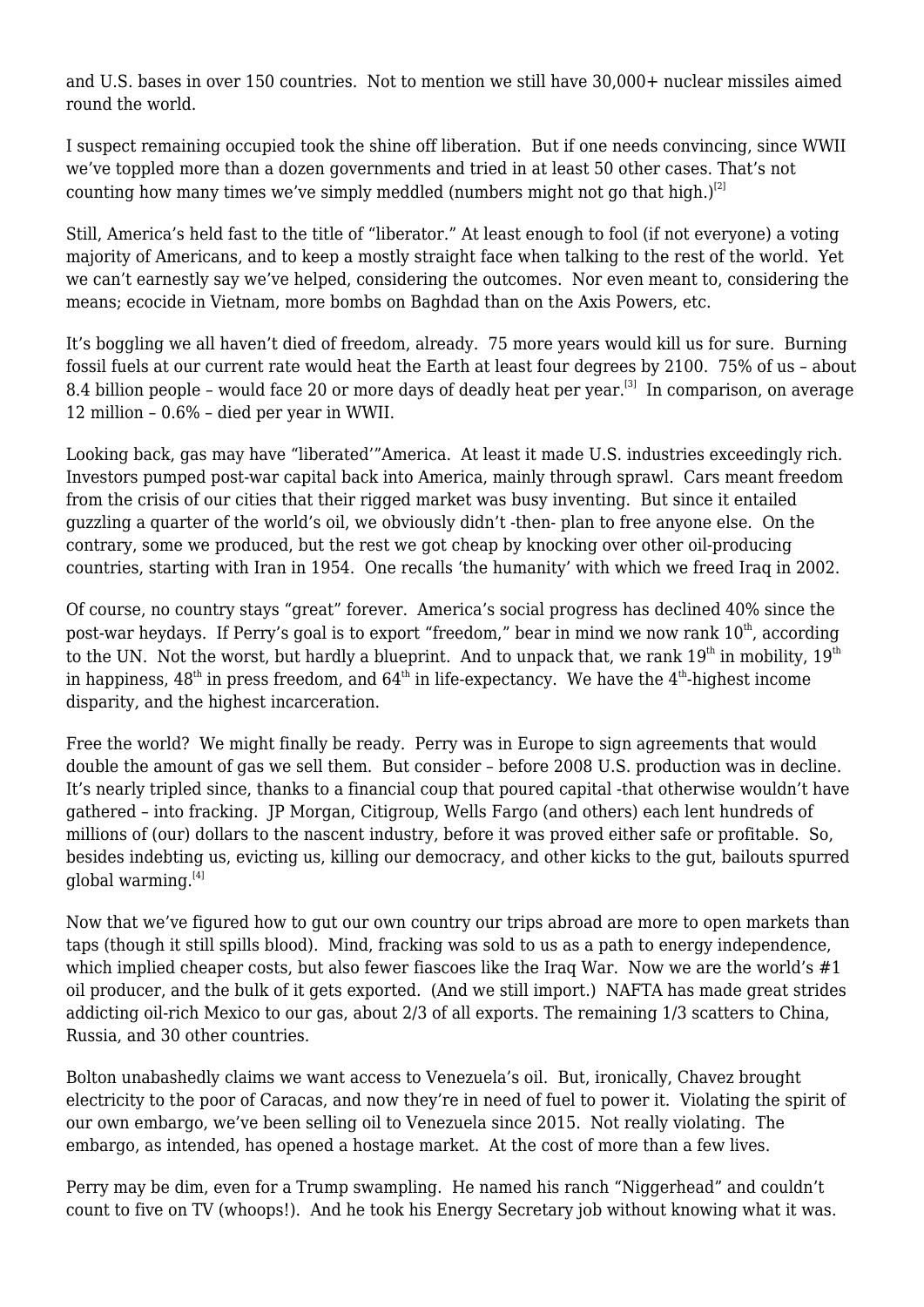(Hope no one's squeamish; it's managing our nuclear weapons.) But, like his boss, he's just what the mostly liberal 1% needs. Someone to perform the terrors that secure their petrol-empire, yet won't get caught winking at them afterwards.

As Perry's words belie, global warming is a bigger political hurdle than a technological or economic one. Is there a political solution?

Well, history is rife with ruling classes that chose catastrophe over yielding a bit of their power. 2016 was plenty convincing; ours would prefer losing to the four horsemen than to even modest reformers. For a more current example, the mainstream version of the Green New Deal hardly seeks to abolish capitalism. On the contrary, it's predicated on private green growth. Yet it gets stonewalled by entirely political accusations of socialism.

Ominously, the point was and remains to avoid a political crisis, to profit second, and our survival is tertiary, at best. But that's not to protect the economy, if by economy you mean the common market. Because we know for sure global warming will hurt it more. Rather there's the political economy, which right now is defined by the 1% and the .001% through tax structures and regulatory policies that privilege them, almost beyond measure.

<span id="page-2-0"></span>Yes, almost. We estimate U.S. fossil fuel subsidies are between 20 and \$50 billion per year. That does not include the social costs of pollution the industry avoids, which research out of Stanford University puts at \$220 per ton, or \$1.76 trillion, annually.<sup>[\[5\]](#page-5-1)</sup> Subsidies, held-fast by a clientgovernment. For measure, 22 of the 55 Congressmembers on the Committee assigned to address global warming hold stock in fossil fuels to the tune of at least \$16 million.<sup>[\[6\]](#page-5-2)</sup>

<span id="page-2-1"></span>Together, business and government protect their hill with two lines of bullshit: Technology and Economics. And these turn into more world-eating boons.

For example, the alleged center-path between Trump's nihilism and Alexandria Ocasio-Cortez's socalled socialism draws heavy on carbon capture. Problem is, not a soul, including the industry lobby/ alleged authority, the Carbon Capture Coalition (CCC) believes carbon capture reduces emissions. In their words, carbon capture "extends domestic oil production" *and* "achieves significant CO $_{\rm 2}$  emissions reductions from oil, natural gas, coal, and ethanol and from key industrial processes essential to modern society."[\[7\]](#page-5-3)

<span id="page-2-2"></span>Significant? Direct air capture, despite its scale and expense (what attracts the industry) could reduce global emissions by at most 2%. And prior to that, carbon storage would require a nationwide grid of pipelines to move the CO $_2$  from the capture facilities to proper geological caverns. Then it would take several hundred years of constant vigilance to ensure it doesn't escape.[\[8\]](#page-5-4)

<span id="page-2-3"></span>Moreover, large scale implementation would slow the transition to renewables. In fact, most captured CO $_{\rm 2}$  is used for fracking. Compressed CO $_{\rm 2}$  is injected into depleted reservoirs, inflating and pushing oil upward for extraction. In other words, its introducing new oil worth an estimated 90% of its own carbon back into the air, in a continuous cycle.<sup>[\[9\]](#page-5-5)</sup>

<span id="page-2-4"></span>Moreover, government funding for carbon capture is helping the fossil fuel industry build new infrastructure. Last year the CCC-authored *45Q* Bill expanded tax credit for carbon capture. This year the Coalition gifted Senate the *Use It Act*, which, if passed, allots Federal and State Resources for building pipelines to transport carbon, again, most to oilfields.

<span id="page-2-5"></span>Another policy think tank, the Carbon Capture & Storage Association (CCSA), an arm of BP, says its crucial for governments to fund carbon capture. However, BP says it will not undertake "material"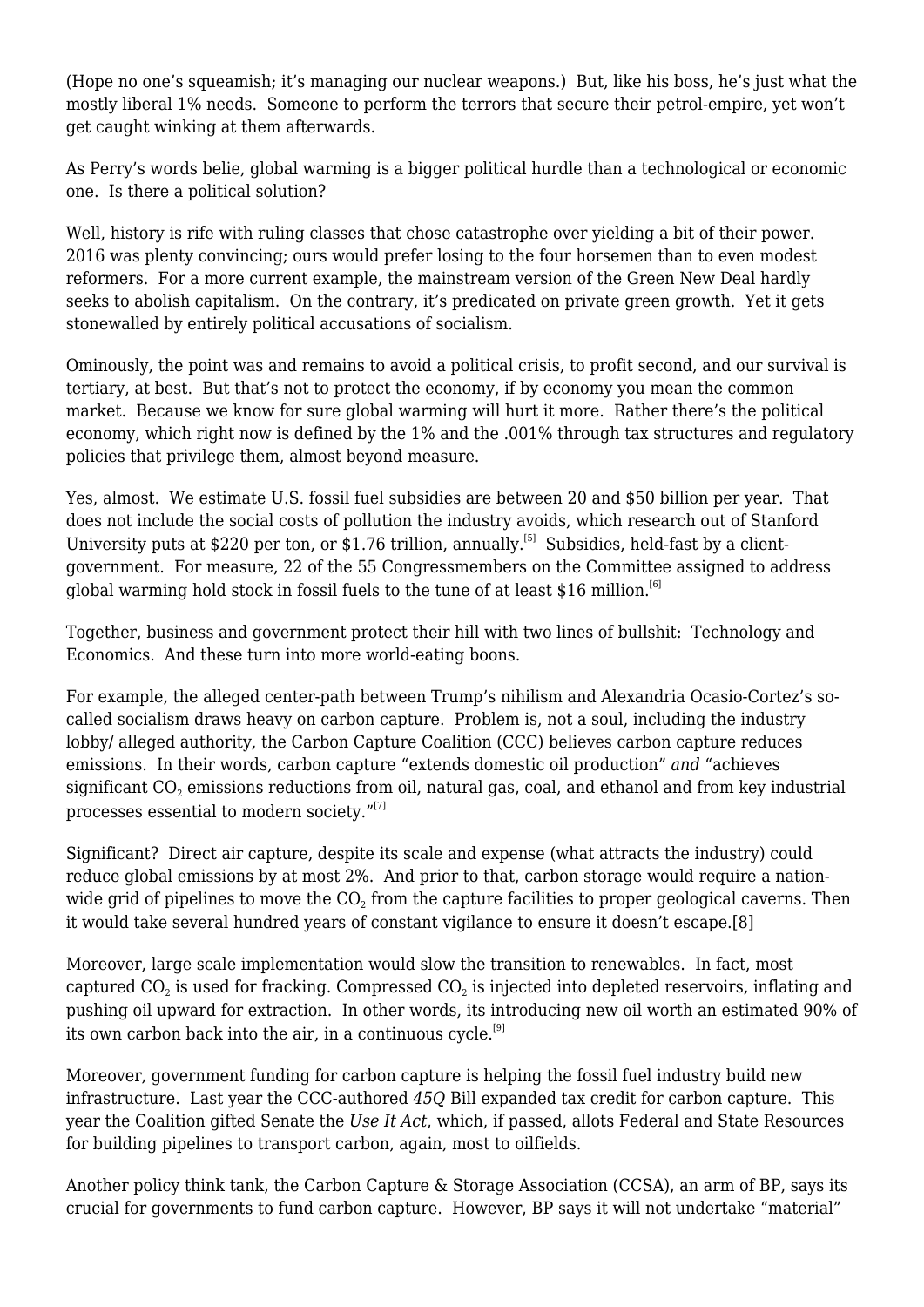projects without government funding. $[10]$ 

Spencer Dale, BP's chief economist, just released a report warning us against relying on green options. Renewable energy would have to grow at twice its current rate just to offset our coal use. According to Dale, the same could be achieved by replacing a mere 10% of coal energy with natural gas.

<span id="page-3-0"></span>Of course, replacing all coal plants with new gas plants will not cut emissions by nearly enough to keep temperatures under  $+2.5$  degrees.<sup>[\[11\]](#page-5-7)</sup> Not to mention, doubling our rate of transition to renewables is entirely within reach, and full transition isn't far, cost-wise, beyond what we'd recover by ending fossil fuel subsidies. Reforming our upper tax bracket would supply the rest.

If we need further convincing, Perry just awarded \$24 million in Federal Grants for carbon capture research, so clearly, it must not work. However, Trump just lifted Obama's order that coal plants use it, which doesn't bolster gas use at all. If he goes far too far, liberals *might* retake the Hill. Good thing we have Democrats to oppose him.

…Right?

Joe Biden's environmental plan "could include fossil fuel options like natural gas and carbon capture technology, which limit emissions from coal plants and other industrial facilities." However, Biden had to retract his first draft of said plan because it literally plagiarized the Carbon Capture Coalition!

Kirsten Gillibrand's website brags of her and Chuck Schumer procuring \$1.2 million for the Pall Corporation for Carbon Capture Research.

Cory Booker helped procure \$800 million for Princeton Research on the matter.

Michael Bennet recently co-sponsored a bill, the Carbon Capture Improvement Act, that would allow businesses to use private activity bonds (PABs) issued by local or state governments to finance a carbon capture project. He quotes: "This is significant step to ensure we…keep our air clean as the threat of climate change continues to grow. $^{"[12]}$  $^{"[12]}$  $^{"[12]}$ 

<span id="page-3-1"></span>John Hickenlooper, who calls himself a scientist, will also begin "large-scale investment in government-funded climate technology research. …One of the pathways is to invest in carbon capture, utilization, and storage technology." "The market," he adds, "is the key, not the enemy."

Beto O'Rourke's plan isn't crystal clear, but his website promises more than \$1 trillion in tax incentives to "accelerate the scale up of nascent technologies enabling reductions in greenhouse gas emissions."

Most deliriously, John Delaney "will make rural and heartland America the center of a massive new industry - carbon capture." According to his website a "\$15 (tax) per metric ton of CO $_{\text{2}}$  with costs rising \$10 per year will reduce carbon emissions by 90% by 2050 while virtually eliminating rural poverty."

<span id="page-3-2"></span>All seven received oil money for their campaigns.<sup>[\[13\]](#page-5-9)</sup>

Carbon capture does have one high-ranking critic. "Carbon capture is total bullshit" according to Michael Bloomberg. Bloomberg just pledged \$500 million (.00009% of his wealth) to carbon neutrality. The money will go to "influencers", including personalities, think-tanks, etc. as well as politicians, active against fossil fuel.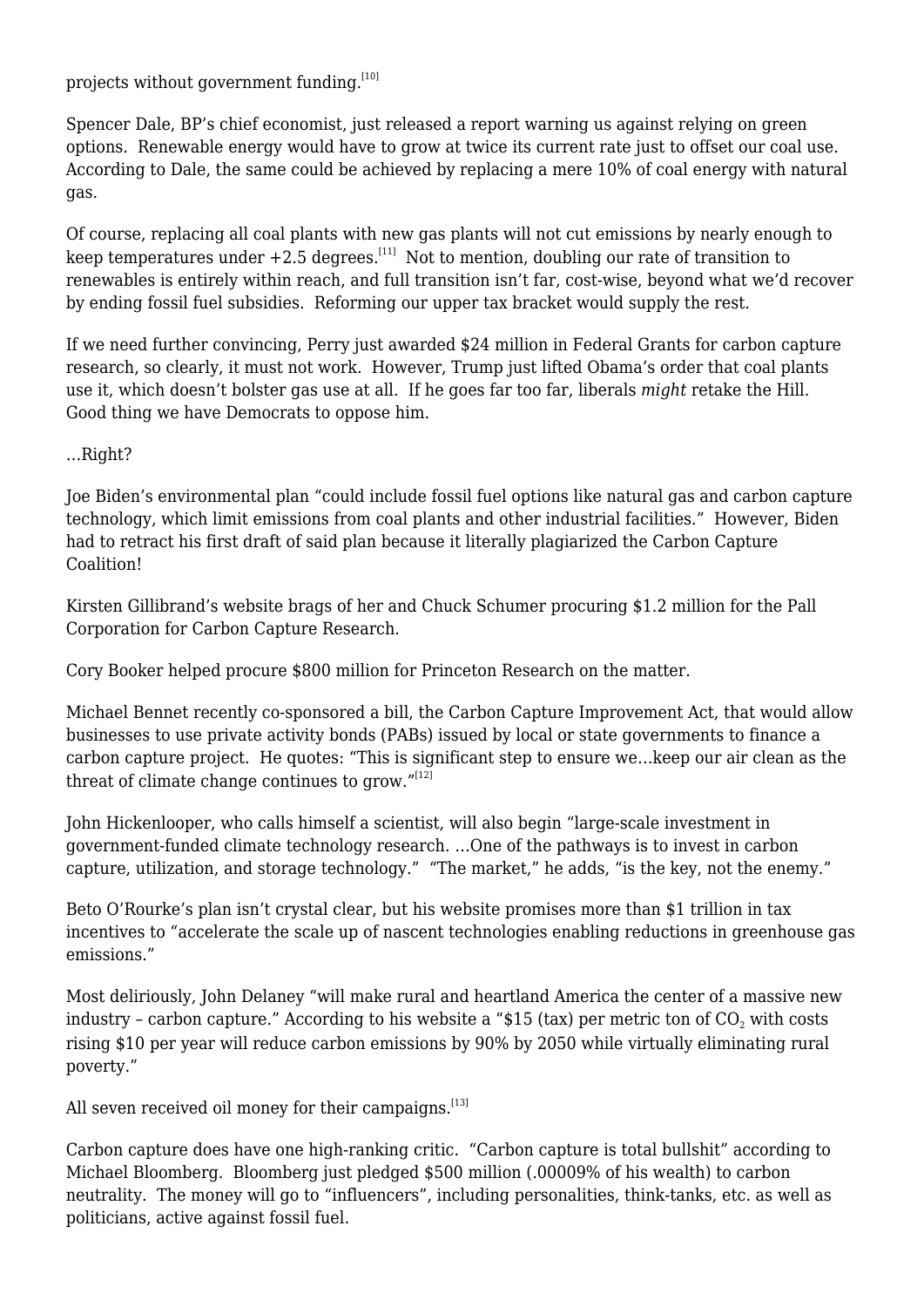Bloomberg also chairs the Task Force on Climate-related Financial Disclosures (FSB) which urges companies to self-report their carbon emissions. The gist is (in a presumably greening market), disclosure warns investors of your long-term viability. Thus, discharging less CO $_{\rm 2}$  increases your value. In his words, "Increasing transparency makes markets more efficient, and economies more stable and resilient."

Maybe. A small aside, but does someone who funds "influencers" to the tune of \$500 million seem faithful that transparency' is a climate solution? Or think; Bloomberg's partner, [Diana Taylor](https://www.sourcewatch.org/index.php?title=Diana_L._Taylor) is a board member of [Citigroup.](https://www.sourcewatch.org/index.php?title=Citigroup) As we mentioned, Citigroup has poured hundreds of millions in taxpayers' money into fracking with no market repercussions, and in fact, no disclosure from her or Michael Bloomberg.

And why should we place our fate in the hands of stockholders to police corporations? We are talking about the same group of people. 40% of all stocks belong to the top 1% and the top 10% hold almost 90%. Moreover, since Trump's tax break, companies have spent most of their winnings buying back their own stock. Some are on their way to becoming their own majority shareholders.

<span id="page-4-3"></span>More likely, since data is a hot commodity, and data is what they're collecting, a little transparency should enhance their skill, not discourage it.<sup>[\[14\]](#page-5-10)</sup> Fact is, we used more energy last year because it was hotter. Global warming may be growing the fossil fuel industry! A "stable and resilient" fossil fuel economy might kill us faster than coal's last hurrah will under Trump.

In sum, it's hard to overstate capitalism's debt to fossil fuels. Only with large scale coal operations did free labor out-profit slavery. Only with oil was it able to manufacture at rates that reduced the cost of both goods and labor without killing the workers, as  $19<sup>th</sup>$  century coal industries had. Only with the advent of cheap manufactures like plastic could the poor routinely consume beyond needs, opening new markets. Post-war atomization coerced more buying, but more buying takes either more income or lower prices. Since higher wages don't easily translate to higher profits. Only by opening less-advanced markets -made possible by cheap global transportation- could they lower prices. And only with the petrol-dollar could the arch-capitalist U.S. maintain this hegemony after WWII reconstruction. And when it tottered, fossil fuel proved "too big to fail."

Expect, the same next time, when it's a life system, not just a financial one. In 2020, peddling a fake cure isn't bullshit, it's genocide. Calling genocide bullshit – when you have billions of dollars in your account – is genocide too.

Hell awaits them. They didn't have to bring it here.

<span id="page-4-0"></span> $[1]$ 

https://www.euractiv.com/section/energy/news/freedom-gas-us-opens-lng-floodgates-to-europe/#link =%7B%22role%22:%22standard%22,%22href%22:%22https://www.euractiv.com/section/energy/ne ws/freedom-gas-us-opens-lng-floodgates-to-

europe/%22,%22target%22:%22%22,%22absolute%22:%22%22,%22linkText%22:%22according%20 to%20EURACTV%22%7D

<span id="page-4-1"></span>[\[2\]](#page-1-0) https://williamblum.org/essays/read/overthrowing-other-peoples-governments-the-master-list

<span id="page-4-2"></span>[\[3\]\[](#page-1-1)3]https://www.nature.com/articles/nclimate3322.epdf?referrer\_access\_token=49vVZLvYYRvoLh M598ayH9RgN0jAjWel9jnR3ZoTv0P1ZmqVLxKfxqQX-KqJzVRLBBVboAWW8gu7iH3qRbNOyoSZixdvmecfrM29